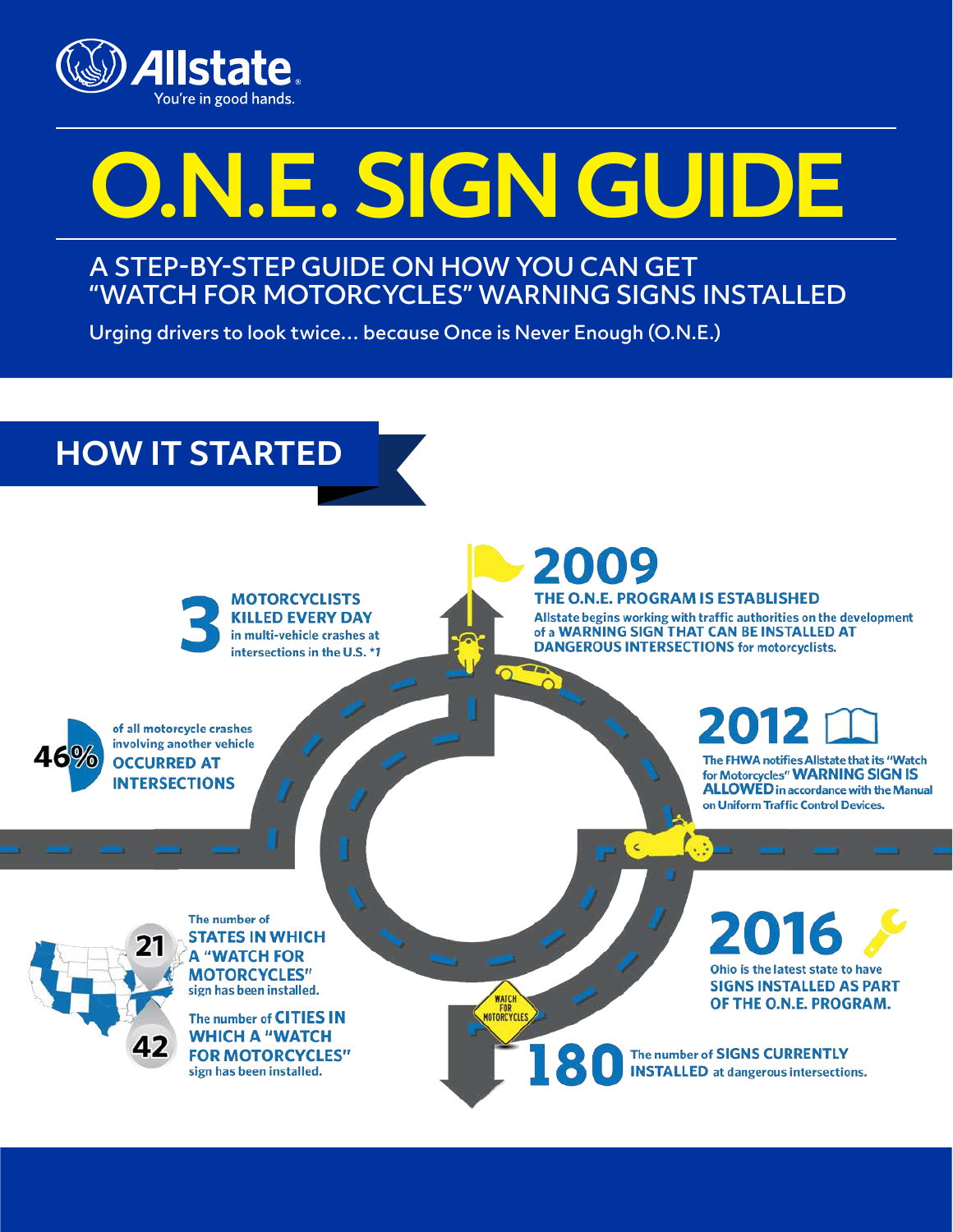## **TAKE ACTION**

The sign installation process can be a tedious one, as it often requires working with cities, counties and states to receive approvals. Although Allstate has successfully been able to secure installations across the country, with the help of riders like you, we can make an even larger impact on the safety of the riding community.

If you have an intersection or stretch of road in your area that could benefit from a "Watch for Motorcycles" warning sign, there are several steps that you can take to help get a sign installed:



#### Find out if your intersection/road is owned by the city, county or state.

• Contact the Public Works Department in your city to find out who owns the road.

Once this has been determined, search the corresponding government website to contact the permit supervisor; this person is also often part of the Public Works Dept.

• Ask what would be required to obtain an encroachment permit for the intersection/area of concern, or if there are any other options to gain approval on a sign installation of this nature.

Every entity is different, so you may end up speaking with a variety of departments until you land in the correct one.

#### Share the importance of the O.N.E. program and the installation of the sign with the determined appropriate contact. It is helpful to provide the following: **STEP 2**

- Why the intersection/area is in need of the warning sign
- If the state or local agency requires document proof that the signs are determined MUTCD compliant by the Federal Highway Administration (FHWA), please contact Allstate at [AllstateONE@Allstate.](mailto:allstateone@allstate.com) [com](mailto:allstateone@allstate.com) for copies of this form.

WATCH **FOR** MOTORCYCLES

#### The specifications/design of the sign are:

- **Shape:** Diamond
- **Color:** Black legend on yellow background
- **Dimensions:** 30x30
- **Legend:** WATCH FOR MOTORCYCLES **>** 3 lines of text
- **Borders:** ¾ inch width, ½ inch from edge
- **Reflectiveness:** High intensity prismatic sheeting
- **Sign Design:** Please contact Allstate at [AllstateONE@Allstate.com](mailto:allstateone@allstate.com) to obtain the art file of this sign.

**STEP 3**

Often times, the city/county/state will require extensive reasoning behind why the warning sign is deemed necessary in the area. One way to help prove the case is to obtain motorcycle crash data showing motorcycle accidents in the area. It is recommended to request the previous five years of motorcycle crash-specific data.

#### There are three ways the data can usually be obtained:

- 1. From the official you are working with.
- 2. The local police department typically has quick access to this data.
- 3. Visit fars.nhtsa.dot.gov to find general crash data for your state and follow the steps on the website to run a query. If you are working with your local officials for city or countyspecific crash data, here is what you should request:
- Number of vehicles involved
- Date of crash
- Relation to intersection (intersection,non-intersection crash)
- Street 1

**STEP 4**

**STEP**

**5**

- Street 2 Intersection
- Severity of crash (fatalities, injuries, etc.)

The goal of the sign is to warn drivers approaching the left hand turn to look twice for motorcycles. Because of this, the signs will need to be installed 100 to 500 feet from the intersection in the right-of-way. Each intersection/area has different needs; some areas require just one sign, while others may require four. This is something

that you can work closely with your official contact and their installation team on.

> Once you have the approval, alert Allstate that you have secured a sign installation! Contact us at [AllstateONE@Allstate.com](mailto:allstateone@allstate.com) to let us know when and where your sign will be installed.